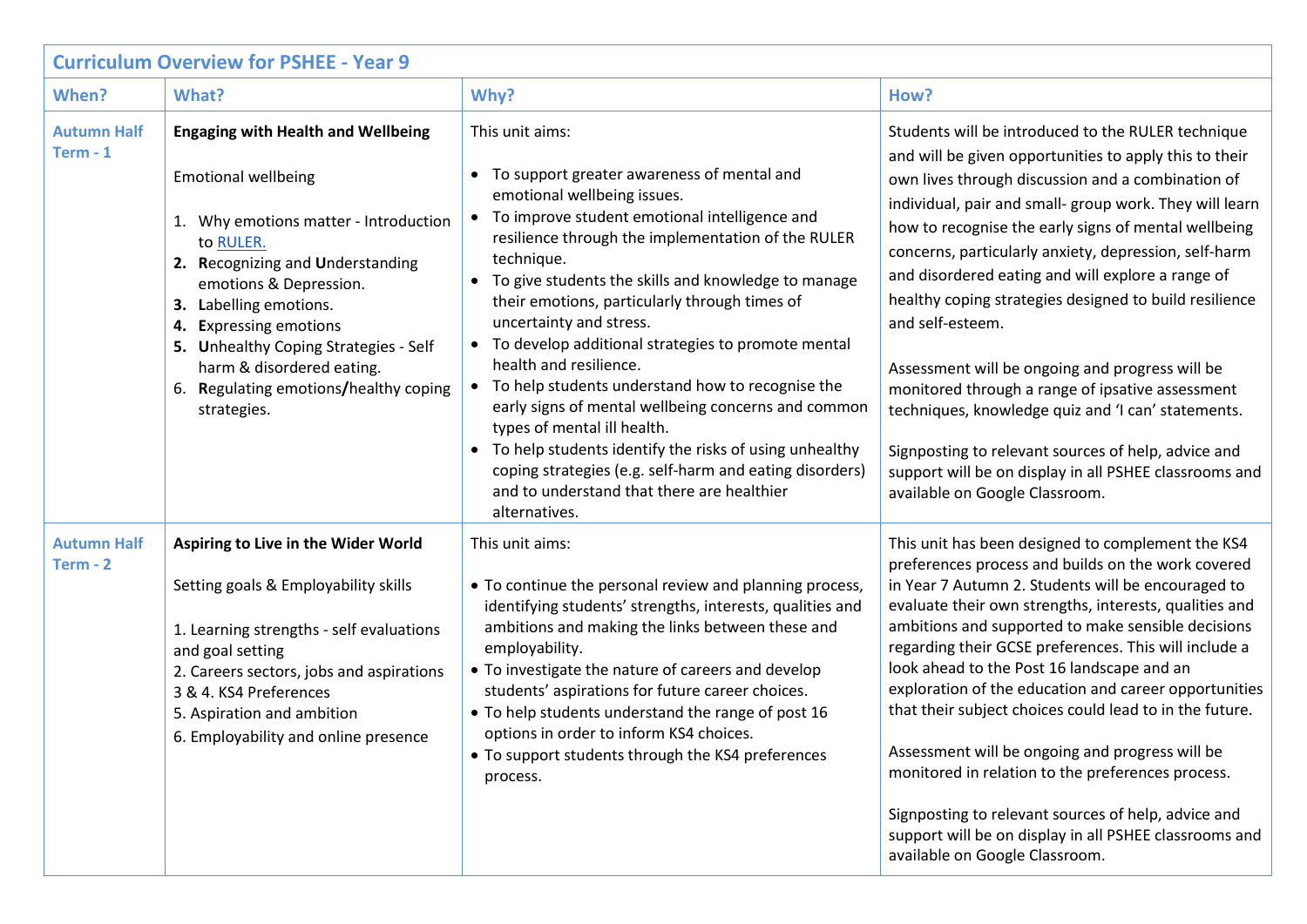| <b>Spring Half</b><br>$Term - 1$ | <b>Respectful Relationships</b><br>Relationships and change.<br>1.<br>Conflict resolution (running away).<br>2.<br>3.<br>Assertiveness.<br>Sexual harassment.<br>4.<br>Families and parenting.<br>5.<br>Internet safety / CSE.<br>6.                                   | To help students:<br>To develop strategies for managing conflict with<br>parents, peers and family members.<br>To recognise passive, aggressive and assertive<br>$\bullet$<br>behaviour, and understand how to communicate<br>politely but assertively.<br>To understand how to manage relationship and<br>$\bullet$<br>family changes, including relationship breakdown,<br>separation and divorce.<br>To understand the risks associated with running away<br>from home.<br>To learn about online communication and how to use<br>social networking sites safely.<br>To recognise online grooming in relation to sexual<br>$\bullet$<br>exploitation and understand how to respond and<br>seek support in potential cases of CSE.<br>Understand how to access a range of support<br>services.                                                                                                                                                                                   | This Respectful Relationships unit builds on some of<br>the information covered in Year 8 Summer 1 and will<br>be delivered through a combination of whole class<br>discussion, pair and group-work. Students will<br>investigate a range of strategies to help them<br>successfully manage their relationships, both at<br>school, online and at home. In light of the recent<br>distressing headlines about sexual harassment in<br>schools, a special lesson has been included on this<br>topic.<br>Assessment will be ongoing and progress will be<br>monitored through a range of ipsative assessment<br>techniques and 'I can' statements.<br>Signposting to relevant sources of help, advice and<br>support will be on display in all PSHEE classrooms and<br>available on Google Classroom. |
|----------------------------------|------------------------------------------------------------------------------------------------------------------------------------------------------------------------------------------------------------------------------------------------------------------------|-----------------------------------------------------------------------------------------------------------------------------------------------------------------------------------------------------------------------------------------------------------------------------------------------------------------------------------------------------------------------------------------------------------------------------------------------------------------------------------------------------------------------------------------------------------------------------------------------------------------------------------------------------------------------------------------------------------------------------------------------------------------------------------------------------------------------------------------------------------------------------------------------------------------------------------------------------------------------------------|-----------------------------------------------------------------------------------------------------------------------------------------------------------------------------------------------------------------------------------------------------------------------------------------------------------------------------------------------------------------------------------------------------------------------------------------------------------------------------------------------------------------------------------------------------------------------------------------------------------------------------------------------------------------------------------------------------------------------------------------------------------------------------------------------------|
| <b>Spring Half</b><br>Term - 2   | <b>Engaging with Health and Wellbeing</b><br>Peer influence, substance use and gangs<br>1. Risks of substance abuse - smoking<br>2. Risks of substance abuse - legal &<br>illegal drugs<br>3. Alcohol abuse and binge drinking.<br>4-6. Gangs, drugs and County Lines. | To help students understand:<br>How to distinguish between healthy and unhealthy<br>$\bullet$<br>friendships.<br>How to assess risk and manage influence.<br>$\bullet$<br>The legal and health risks in relation to drug and<br>$\bullet$<br>alcohol use, including addiction and dependence.<br>The impact of drugs and alcohol on individuals,<br>$\bullet$<br>personal safety, families and wider communities.<br>How drugs and alcohol affect decision making.<br>$\bullet$<br>How to keep themselves and others safe in situations<br>that involve substance use.<br>How to manage peer influence in increasingly<br>independent scenarios, specifically in relation to<br>substances, gangs and crime.<br>The legal and physical risks of carrying a knife.<br>$\bullet$<br>About 'group think' and how it affects behaviour.<br>How to manage risk in relation to gangs.<br>How to seek help for County Lines related issues,<br>$\bullet$<br>substance use and addiction. | A combination of individual work, group work and<br>class discussion will be used to deliver this health &<br>wellbeing unit that builds upon the knowledge<br>covered in y8 spr 2. This unit sees an increased focus<br>on the risks and consequences of illegal drug use and<br>students will also learn about the County Lines drugs<br>trafficking operations and how to protect themselves<br>and each other from becoming involved with them.<br>Assessment will be ongoing and progress will be<br>monitored through a range of ipsative assessment<br>techniques, knowledge quiz and 'I can' statements.<br>Signposting to relevant sources of help, advice and<br>support will be on display in all PSHEE classrooms and<br>available on Google Classroom.                                 |